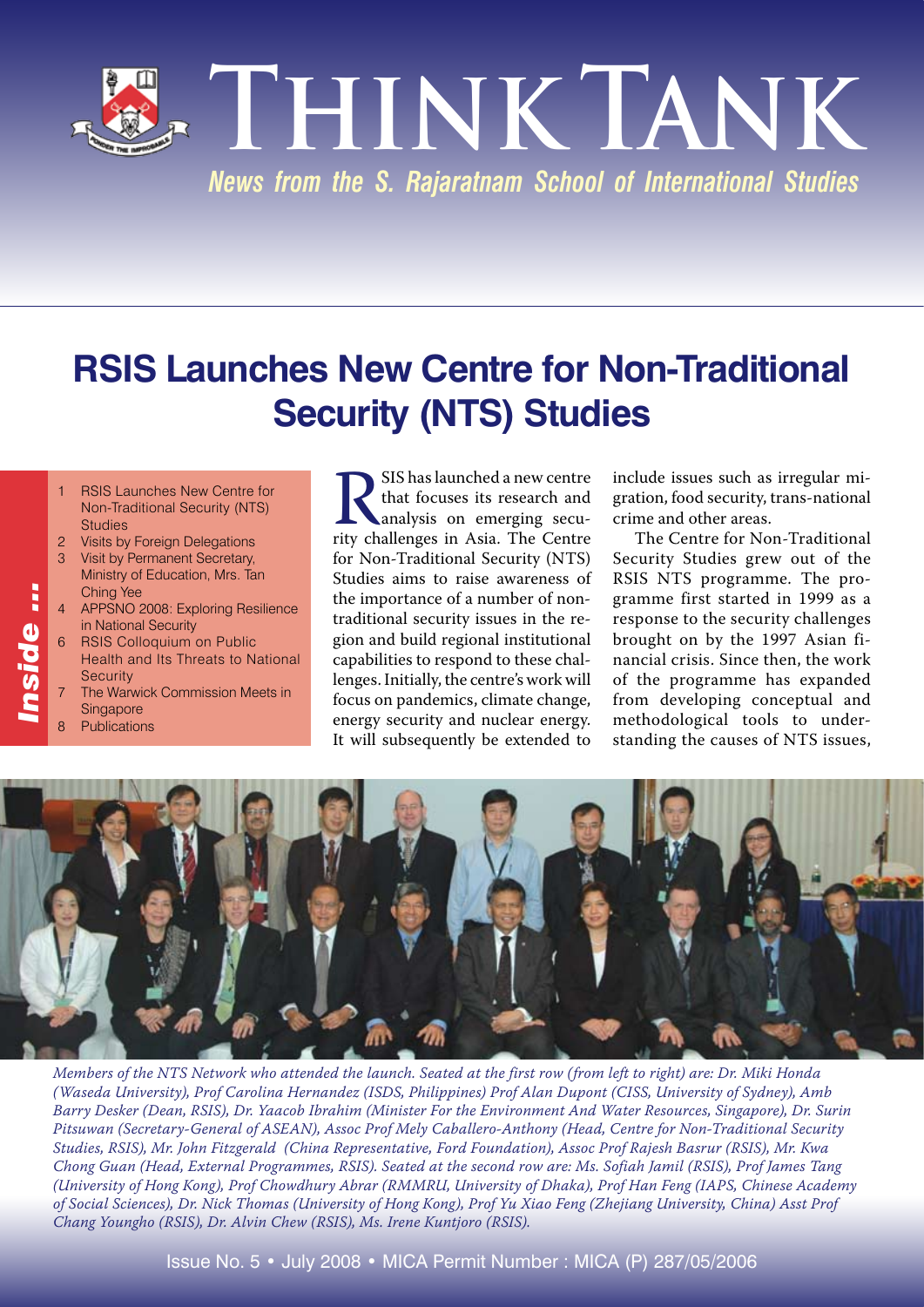#### *continued from page 1*



*Dr. Yaacob Ibrahim, guest of honour at the launch*

how they are defined as security threats, how governments and non-state actors address them, and what policy responses have been and should be formulated to tackle them. The NTS projects thus combine theoretical innovation, an empirical research programme, and policy-relevant analysis and findings.

The centre is also the secretariat of the Asia-wide Consortium of Non-Traditional Security Studies in Asia (NTS-Asia), a network that brings together 14 research institutes and think tanks working on NTS issues across the Asian region. The centre will also host several visiting research scholars and visiting professors working on a range of NTS issues.

In officially launching the Centre for NTS Studies, Minister for the Environment and Water Resources of Singapore, Dr. Yaacob Ibrahim, called it a "timely initiative by RSIS to spearhead the study of non-traditional security issues within the region". He is confident that the "centre will raise awareness of the importance of NTS issues such as climate change, energy security and pandemics, address the needs of governmental policies, as well as conduct incisive and illuminating research in this important field". He also commended the centre's leadership in the wider NTS Asia Consortium, saying that the consortium is not only "an intellectual hub for NTS but also part of the architecture for regional cooperation into these issues".

Joining the Minister in the launch was ASEAN Secretary-General Dr. Surin Pitsuwan, who delivered the keynote address. Dr. Surin, an advocate of the concept of human security, said that he was very glad the RSIS Centre for NTS Studies "is serving as the nucleus

of those evolving thoughts and conceptualization about non-traditional threats which are affecting and eroding our human security in the region".

According to him, understanding NTS is extremely important in this new age of an integrated and globalized world where NTS threats like infectious diseases, climate change and natural calamities have a more severe impact on human lives across the world. As a result, he said, "one human insecurity somewhere, is a global insecurity everywhere". In this regard, the work of the RSIS Centre on NTS Studies is a significant contribution to addressing new security challenges since it is these NTS issues that have eluded our traditional way of managing, controlling and understanding security.

Various activities and initiatives are in the pipeline for the Centre for NTS Studies as it aspires to reach out and further engage various sectors of society, including scholars, policymakers and civil-society organizations in the Asian region and beyond. RSIS, therefore, looks forward to this new leg of nontraditional security studies in the School.

### **Visits by Foreign Delegations**

*Visit by the Australian Command and Staff College*



*The delegation from the Australian Command and Staff College*

On 15 May 2008, RSIS hosted a delegation from the Australian Command and Staff College. The delegation was led by CPT Richard McMillan and comprised officers from the different services of the Australian armed forces. The delegation was hosted by Mr. Tan Seng Chye, a Senior Fellow of the School. During the two-hour visit, Dr. Li Mingjiang, Dr. Sam Bateman and Mr. Kwa Chong Guan briefed the visitors on a variety of subjects, ranging from the emergence of China as a military and economic superpower to maritime security issues in Southeast Asia and the regional perspective on Australia's engagement with the region. The discussion that followed was lively and stimulating, and is a testimony to the success of the visit.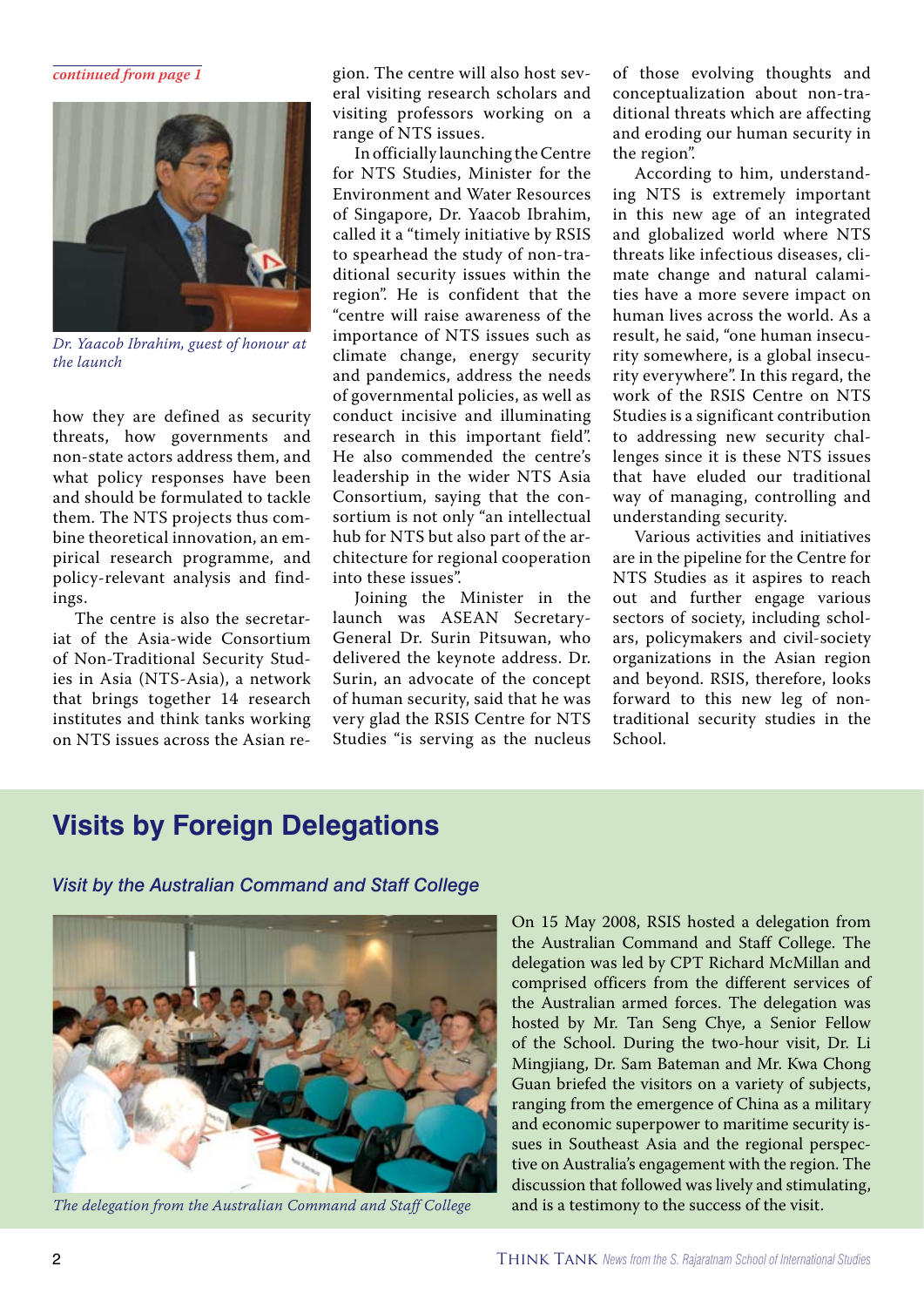### **Visit by Permanent Secretary, Ministry of Education, Mrs. Tan Ching Yee**



*Dr. Rohan Gunaratna, Head of ICPVTR, briefing PS MOE Mrs. Tan Ching Yee*

Christian and its implications<br>for Singapore's multi-ra-<br>cial, multi-cultural and multi-relirorism and its implications for Singapore's multi-ragious social fabric has become one of great interest in the community, especially schools in Singapore. Staff of the International Centre for Political Violence and Terrorism Research (ICPVTR) have been going to

schools to deliver talks and lectures to students and their parents on the dangers of terrorism, self-radicalization and the role of the Internet in proliferating extremist ideology.

In this light, on 29 May 2008, at the invitation of ICPVTR, Permanent Secretary of Education Mrs. Tan Ching Yee visited RSIS. The meeting—chaired by Dean Barry Desker—discussed the establishment of a strategic partnership between RSIS and the Ministry of Education (MOE) that would help teachers and students better understand the terrorist threat that Singapore and the region faces.

Dean Desker began the session by briefing the MOE delegation on new developments in RSIS and the work of ICPVTR. Of the centre, he highlighted its efforts to educate the public on counter-terrorism and counter-extremism. He also extended his invitation to schoolteachers with MOE to sign up for Master's programmes in RSIS.

Mrs. Tan noted that Nanyang Technological University was indeed proud of RSIS and the achievements and contributions the School has



*Permanent Secretary of MOE, Mrs Tan Ching Yee*

made to the country. Mrs. Tan also congratulated ICPVTR on the efforts that it has made in countering terrorism and extremism in Singapore, the region and beyond. The depth of expert knowledge within the centre, especially its field research capabilities, was "eye-opening and impressive".

Since its inception, ICPVTR has endeavoured to work with the community to counter terrorism and extremism. The centre believes that the effective mitigation of this threat can only be achieved through working with the community. The visit by the MOE delegation is part of ongoing efforts made by the centre to engage with the community. After all, communities play an important role in countering terrorism.

### *Visit by the Thai National Defence Studies Institute*

On 7 May 2008, General Kamon Saenissara led a delegation from the National Defence Studies Institute of the Royal Thai Armed Forces on a visit to RSIS. The officers that came with General Saenissara were Major- General Wisith Jeangprajak, Senior Colonel Surasit Thanatang and Colonel Terapol Sermsook. The Thai Defence Attaché, Captain (Navy) Panlop Tamisan accompanied the delegation.

Various RSIS staff briefed the visitors on topics relating to governance and administration, graduate teaching, networking and research. They were also given a briefing on the International Centre for Political Violence and Terrorism Research (ICPVTR), the Centre of Excellence for National Security (CENS) and the newly established Centre for Non-Traditional Security Studies (Centre for NTS Studies).

![](_page_2_Picture_15.jpeg)

*General Kamon Saenissara, Commanding General of the National Defence Studies Institute, Thailand*

General Saenissara explained that the Royal Thai Armed Forces is establishing a Strategic Studies Centre, and that the delegation was here to learn from RSIS. The Thai centre would benefit ASEAN and not Thailand alone.

At the close of the briefing, General Saenissara thanked RSIS for providing valuable insights and for the hospitality given to them. He suggested future cooperation between the Thai Strategic Studies Centre and RSIS, and also extended an invitation to the School to visit the centre. Both sides exchanged mementos at the end of the visit as a sign of friendship between the two centres.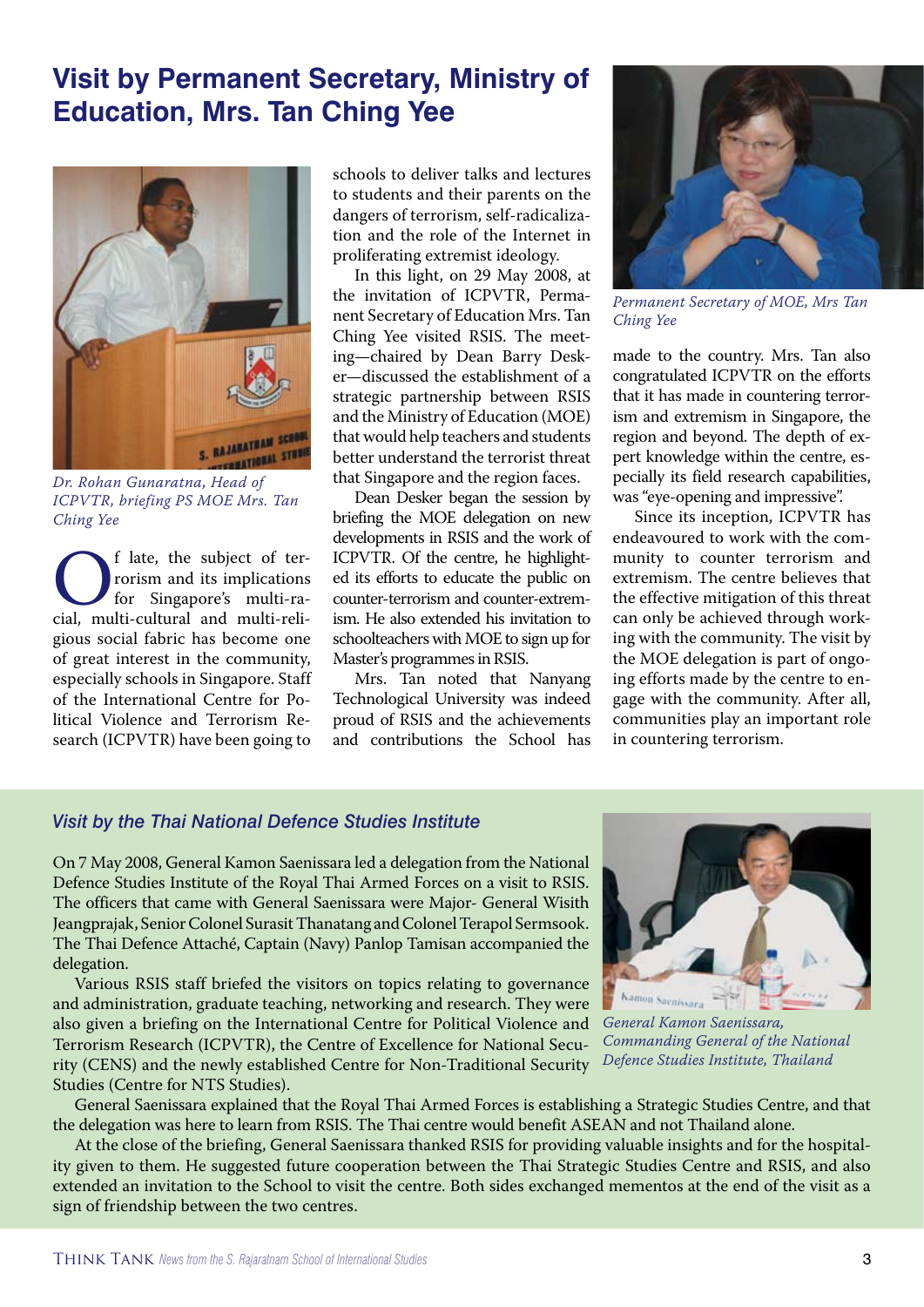# **008 APPSN Exploring Resilience**

![](_page_3_Picture_1.jpeg)

*Guest of honour of APPSNO 2008, Prof S Jayakumar, arriving with Dean Desker (right) and Dr. Andrew Chew (left)*

![](_page_3_Picture_3.jpeg)

Lord John Alderdice (left), speaker at the Distinguished Lecture Dinner *held at Raffles Hotel, with Dean Desker (Centre) and Dr. David Heyman, Director and Senior Fellow, Homeland Security Programme, Centre for Strategic and International Studies, America (right)*

The Second Asia-Pacific Programme for<br>
Second Mational Security Officers (APP-<br>
SNO) was held at the Sentosa Resort and<br>
Spa on 13–18 April 2008. Jointly organized by Senior National Security Officers (APP-SNO) was held at the Sentosa Resort and RSIS's Centre of Excellence for National Security (CENS) and the National Security Coordination Secretariat (NSCS) of the Prime Minister's Office, the programme provided a platform for practitioners and academics from the Asia-Pacific region and beyond to deliberate on a critical element of national security: resilience.

As noted by Prof S Jayakumar, Deputy Prime Minister, Coordinating Minister for National Security and Minister for Law, in his opening speech, in the face of constantly evolving threats, national security strategies cannot rely on deterrence and protection alone. He felt that for a state to recover and rebound from a crisis, its citizens' psychological resolve and capacity should be strengthened. In this respect, the resilience of a society is reflected in the ability of security agencies and its people to overcome crises together.

In the course of the week, APPSNO participants were given an opportunity to think about the concept of resilience, how it was understood in theory and how it could be translated into realistic operational objectives. Distinguished speakers who came to speak on the topic in-

![](_page_3_Picture_8.jpeg)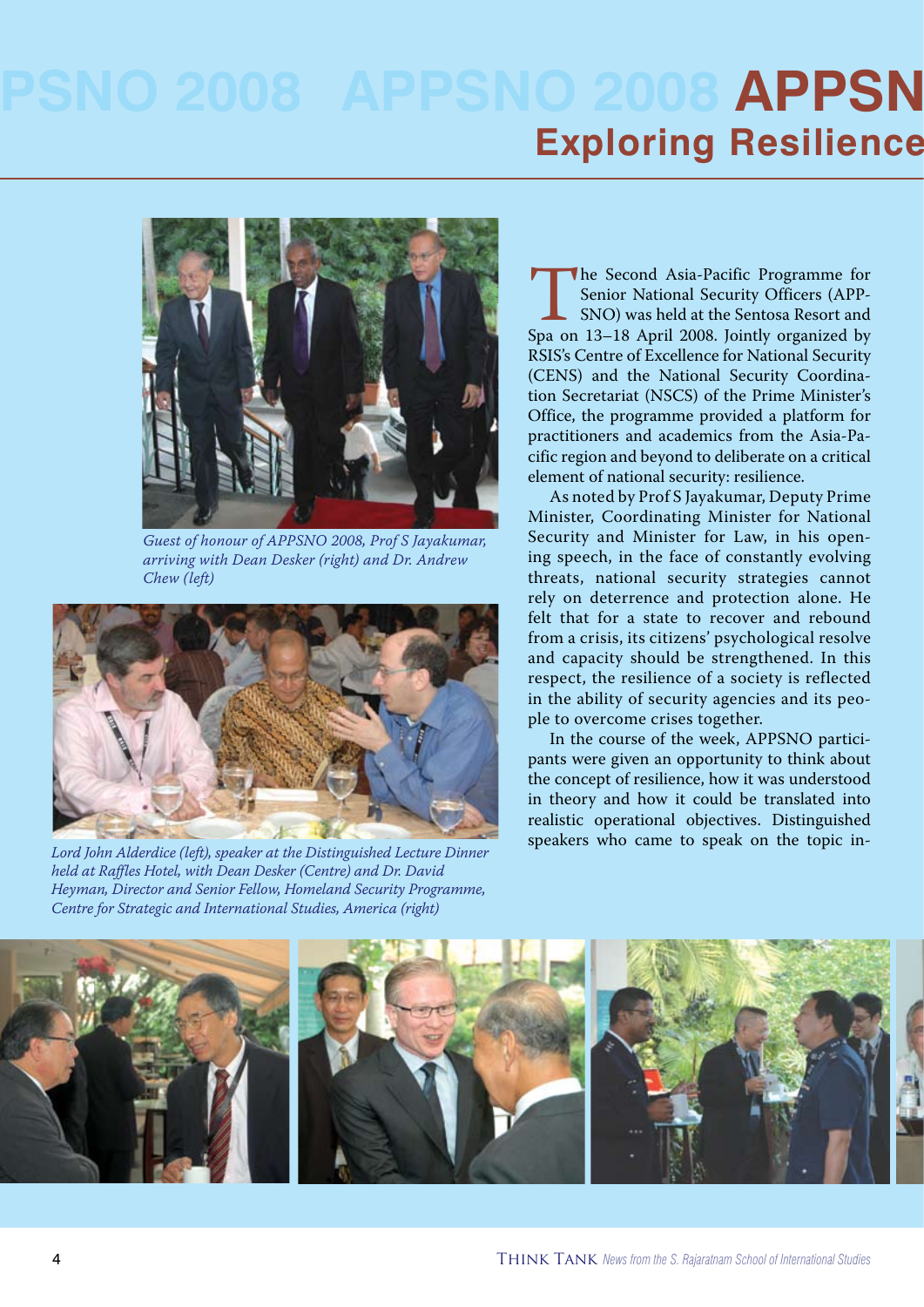# **APPSNO 2008 Ein National Security**

cluded Lord John Alderdice of the British House of Lords and award-winning science journalist, Ms. Laurie Garrett.

Under the umbrella of the topic of resilience, the issues covered included assessments of current security threats and best practices in consolidating resilience in the fields of counter-terrorism, health, strategic communication, business and culture.

While most of the participants agreed that there is the need for a concerted national response in the event of a security crisis, the question remained as to how this could be done in an effective manner. Challenges include the need for better threat assessments, clarification of roles in a crisis premised on both a whole-of-government and a whole-ofsociety approach, maintaining vigilance without raising alarm, and disseminating sensitive information.

Throughout the programme, the discussions were frank and robust. This was in itself a positive step towards forging a better appreciation of the complexities of managing national security in order to uncover solutions. In his address to the participants, Ambassador Barry Desker stressed that in the context of resilience and national security, "it's not how and how often you fall that matters, but the getting up again".

![](_page_4_Picture_5.jpeg)

*Mr. Peter Ho, Permanent Secretary (National Security and Intelligence Co-ordination) and Head of Civil Service (left) with Prof S Jayakumar, Deputy Prime Minister and* 

![](_page_4_Picture_7.jpeg)

*Assoc Prof Kumar Ramakrishna, Head of the Centre of Excellence for National Security (CENS)*

![](_page_4_Picture_9.jpeg)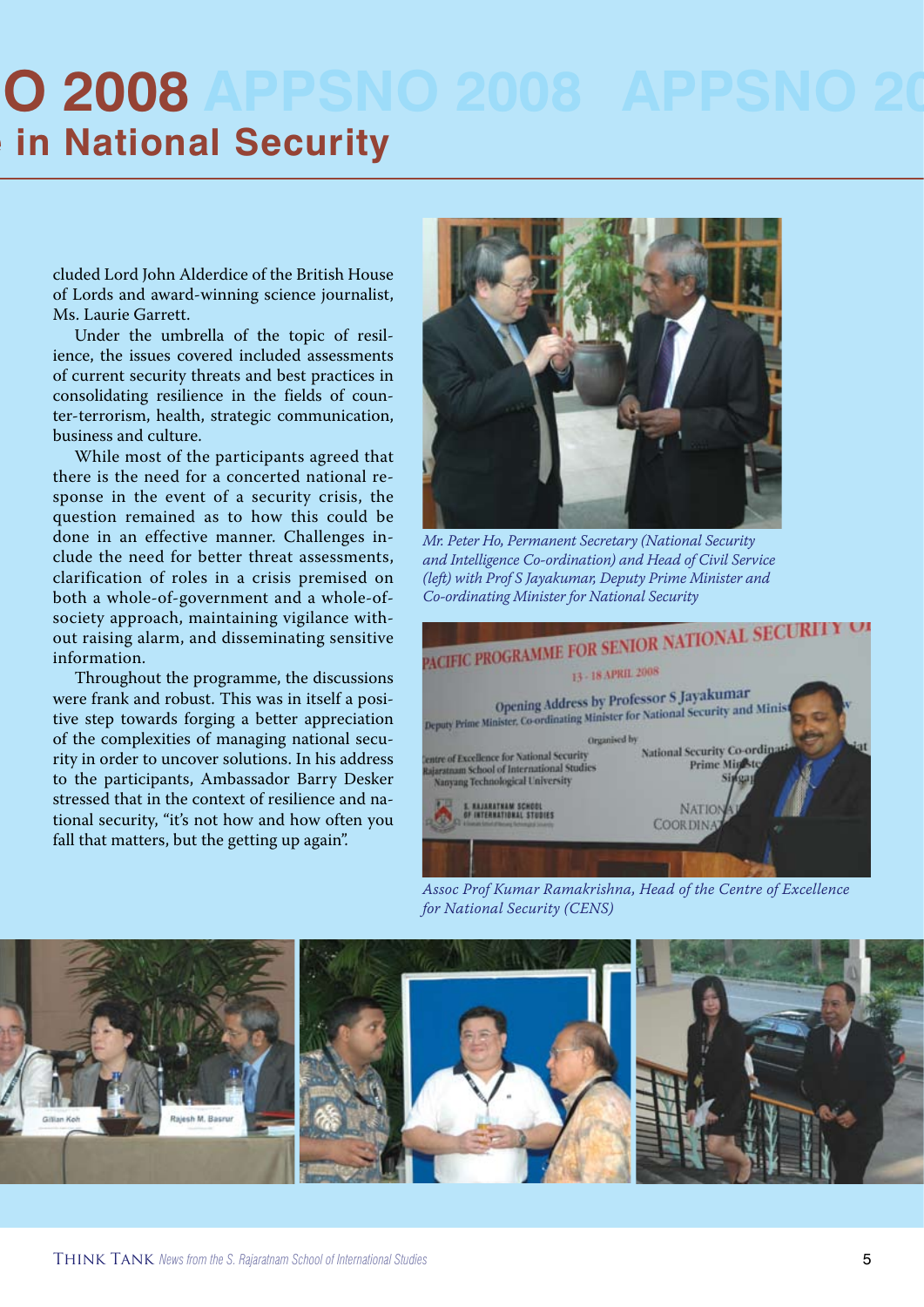### **RSIS Colloquium on Public Health and Its Threats to National Security**

**Form** a pandemic breaks out?<br>
What are the measures in<br>
place when it happens? These were a pandemic breaks out? What are the measures in some of the questions that were raised by Laurie Garrett, an awardwinning journalist and author of best-selling books such as *The Coming Plague: Newly Emerging Diseases in a World Out of Balance* and *Betrayal of Trust: The Collapse of Global Public Health*.

In the RSIS Colloquium on Public Health and Its Threats to National Security on 16 April 2008, Ms. Garrett addressed issues on globalization and the health problems that resulted from the phenomenon. She felt that as the world becomes more interconnected, such problems would occur with greater frequency. More alarmingly, she pointed out that governments in their current state are ill equipped to deal with them as they would still deal with these problems through the traditional lenses where notions of security are based on ideas such as "containment" and "deterrence".

She challenged such ideas because they are no longer relevant when it comes to health issues. Pandemics and diseases, to her, have "no direct relationships to guns, bullets or bombs". She advocated for a repositioning of the way states define "national security" to include threats brought about by germs and diseases.

Ms. Garrett, who has studied and done field research on the H5N1 virus (commonly known as the avian flu), pointed out that the increase in travel and mobility of goods and people had been the primary causes of diseases spreading quickly to more areas. She has charted the spread of H5N1 and found out that in a short span of two years the virus has already travelled to 67 countries.

She warned that, in the event where the virus mutates to transmit from human to human, the current global public healthcare system would not be able to cope with such an outbreak. This is especially so in this region because there is a lack of medical infrastructure here (with the exception of Hong Kong and Singapore) to cope with it. She also felt that the global talent-drain of medical workers away from poorer countries has increased the region's vulnerability and decreased the capabilities of such countries to respond to such crises.

Moreover, conventional responses such as quarantine, culling and vaccination have not proved to be as effective as governments thought they would be. For example, the TamiFlu vaccine has resulted in serious side effects and, alarmingly, viruses are also becoming TamiFluresistant.

Ms. Garrett concluded her lecture with a proposition for dealing with pandemics. She felt that a timely response would be the way to handle an outbreak as prevention in this instance is much more effective than a cure. She urged "first-responder" countries such as Indonesia to be more pro-active and to come forward with information to the World Health Organization as soon as they detect a patient with H5N1. Any delay in reporting could be fatal and its results catastrophic.

> *Ms. Laurie Garette speaking to students of NTU at the RSIS Colloquium*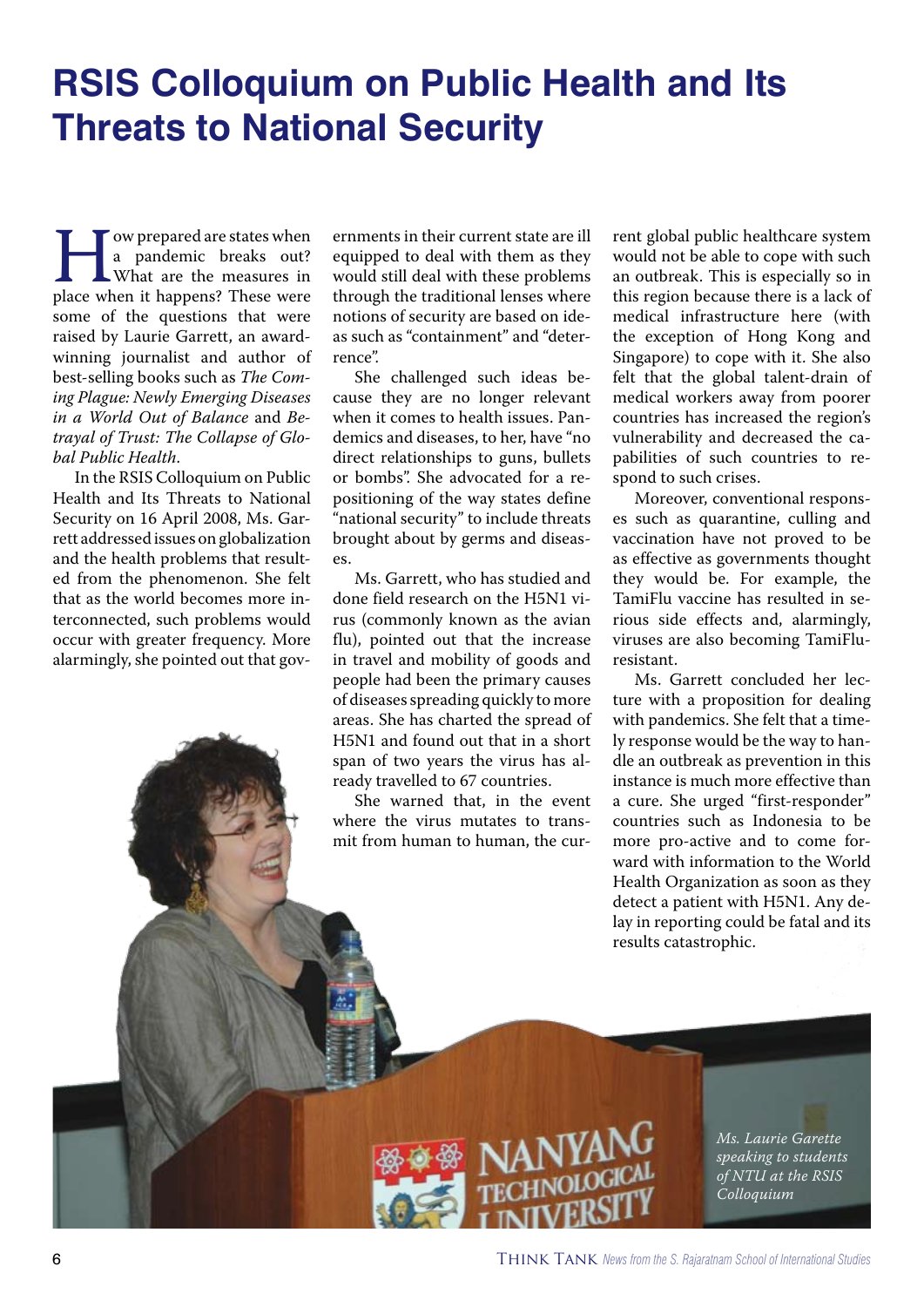## **The Warwick Commission Meets in Singapore**

The Warwick Commission, an international panel<br>
comprising the world's leading experts in mul-<br>
tilateral trade, gathered at Singapore's Fullerton<br>
Hotel on 4 April 2008 to discuss and analyse the impact comprising the world's leading experts in multilateral trade, gathered at Singapore's Fullerton of the first Warwick Report on "The Multilateral Trade Regime: Which Way Forward?".

The Minister of State for Trade and Industry, Mr. Lee Yi Shyan, in his keynote address, stressed the importance of the role of the World Trade Organization (WTO) acting as a guide to help emerging economies navigate their way around the complex environment of international trade. He said that the organization was responsible for establishing a fair system of trade, which is the way to guarantee stability and ensure that the international trading system is equitable for all members.

In helping the current trade regime improve and move forward in this direction, Mr. Lee felt that the Warwick Commission has been able to identify five key areas that could help improve multilateral trading regime. They are: (i) the growing opposition from industrialized countries for further trade liberalization; (ii) insufficient engagement from large economies; (iii) the lack of defined boundaries and broad agreement on WTO functions and objectives; (iv) a pressing need to ensure that the WTO's weakest members benefit from trade agreements; and (v) the need to foster greater transparency and non-discrimination in preferential trade agreements.

In his speech, Prof Richard Higgott, Director of the Warwick Commission, explained the commission's role in trying to bring together scholars and practitioners who can identify the systemic problems faced by the multilateral trade regime. He felt that the proposed recommendations of the Warwick Report could help advance the multilateral trading system in the future if they are included in the WTO discussion agenda.

Also present at the event were key trade negotiators and government officials such as Ambassador See Chak Mun, former Lead Trade Negotiator for Singapore and now Senior Advisor in the Ministry of Foreign Affairs; Patrick Low, Chief Economist of the World Trade Organization; and Dr. Deborah Elms, Deputy Head (Graduate Studies) and International Political Economy Coordinator at RSIS.

The workshop in Singapore was the first of a series planned in key cities around the world as part of the Warwick Commission's efforts to generate discussion on this global issue. The event was jointly organized by the University of Warwick, which created the Warwick Commission, and RSIS.

![](_page_6_Picture_7.jpeg)

*The Minister of State for Trade and Industry, Singapore, Mr. Lee Yi Shyan, delivering the keynote address*

![](_page_6_Picture_9.jpeg)

*Ambassador See Chak Mun, former Lead Trade Negotiator for Singapore and now Senior Advisor in the Ministry of Foreign Affairs, Singapore*

![](_page_6_Picture_11.jpeg)

*Dr. Deborah Elms, Head of the new Temasek Foundation Centre for Trade and Negotiations as well as Coordinator of the International Political Economy Programme at the School*